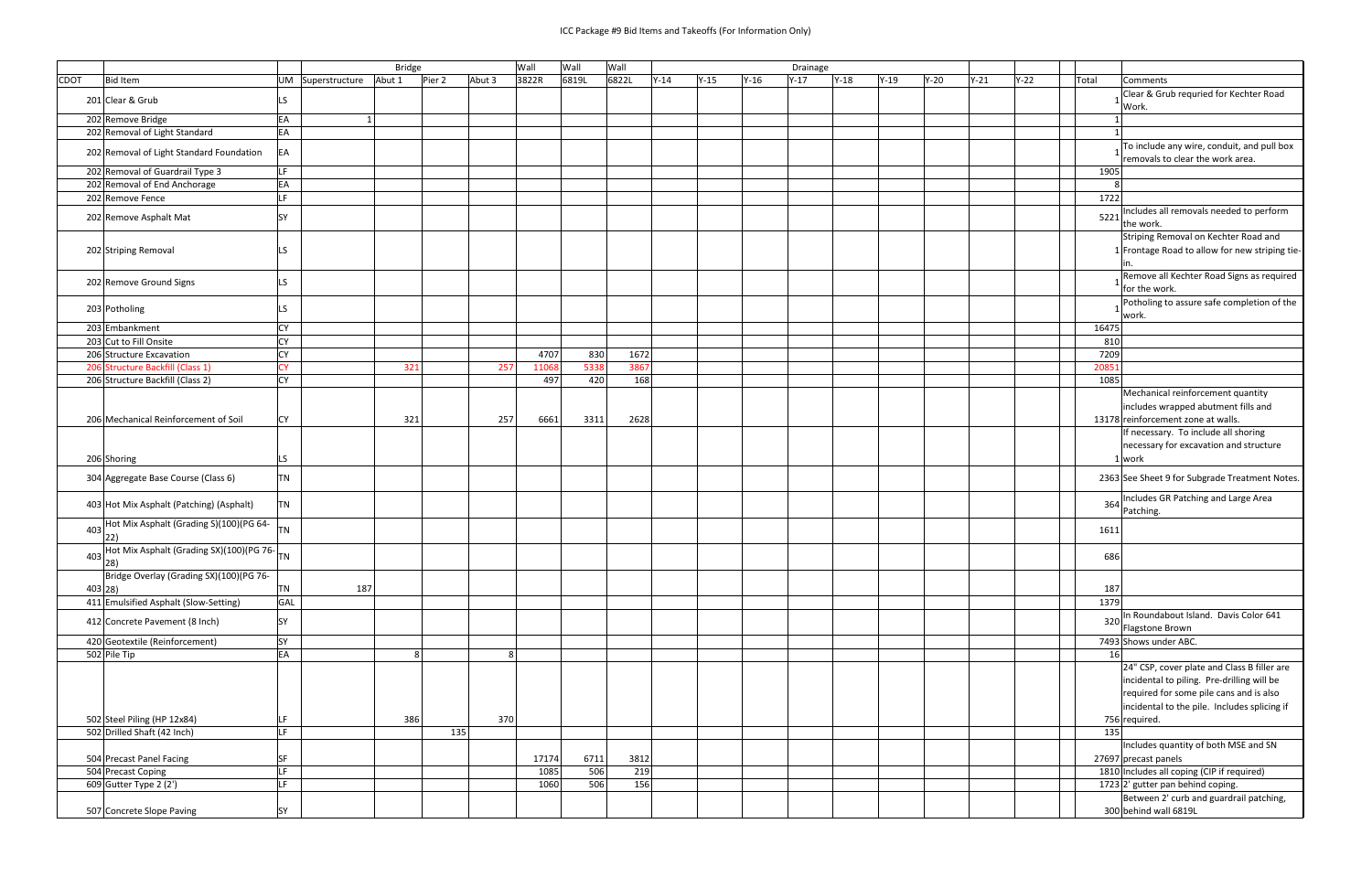## ICC Package #9 Bid Items and Takeoffs (For Information Only)

|                                                                                            |           |                | <b>Bridge</b> |        |        | Wall   | Wall  | Wall  |        |        |        |        | Drainage |        |        |        |        |        |                |                                 |
|--------------------------------------------------------------------------------------------|-----------|----------------|---------------|--------|--------|--------|-------|-------|--------|--------|--------|--------|----------|--------|--------|--------|--------|--------|----------------|---------------------------------|
| <b>CDOT</b><br><b>Bid Item</b>                                                             | UM        | Superstructure | Abut 1        | Pier 2 | Abut 3 | 3822R  | 6819L | 6822L | $Y-14$ | $Y-15$ | $Y-16$ | $Y-17$ |          | $Y-18$ | $Y-19$ | $Y-20$ | $Y-21$ | $Y-22$ | Total          | Comments                        |
| 515 Waterproofing Membrane                                                                 | <b>SY</b> | 1134           |               |        |        |        |       |       |        |        |        |        |          |        |        |        |        |        | 1134           |                                 |
| 518 Bridge Expansion Device (0-4")                                                         | LF        | 135            |               |        |        |        |       |       |        |        |        |        |          |        |        |        |        |        | 135            |                                 |
|                                                                                            |           |                |               |        |        |        |       |       |        |        |        |        |          |        |        |        |        |        |                |                                 |
| 601 Concrete Class D (Bridge)                                                              | <b>CY</b> | 588            | 51            | 64     | 33     |        |       |       |        |        |        |        |          |        |        |        |        |        | 736            |                                 |
| 601 Structural Concrete Coating                                                            | <b>SF</b> | 6,341          | 459           | 1,488  | 409    | 20,954 | 8,489 | 4,582 |        |        |        |        |          |        |        |        |        |        | 42722          |                                 |
| 602 Reinforcing Steel                                                                      | <b>LB</b> |                |               | 10877  |        |        |       |       |        |        |        |        |          |        |        |        |        |        | 10877          |                                 |
| 602 Reinforcing Steel (Epoxy Coated)                                                       | LB        | 122971         | 9005          | 9304   | 5913   |        |       |       |        |        |        |        |          |        |        |        |        |        | 147192         |                                 |
| 603 18 IN RCP                                                                              | LF        |                |               |        |        |        |       |       |        | 56.6   |        | 62.3   | 62.2     | 81.9   | 208.4  | 124.2  | 71.3   | 271.4  | 938            |                                 |
| 603 30 IN RCP                                                                              | LF        |                |               |        |        |        |       |       | 175.0  |        |        |        |          |        |        |        |        |        | 175            |                                 |
| 603 36 IN RCP                                                                              | LF.       |                |               |        |        |        |       |       | 107.8  |        |        |        |          |        |        |        |        |        | 108            |                                 |
| 603 26 IN HDPE (OD)                                                                        | LF.       |                |               |        |        |        |       |       |        |        |        |        |          |        |        |        | 68.3   | 202.3  | 271            |                                 |
| 603 30 IN HDPE (OD)                                                                        | LF        |                |               |        |        |        |       |       |        |        |        |        |          | 25.7   |        |        |        |        | 26             |                                 |
| 603 36 IN HDPE (OD)                                                                        | LF        |                |               |        |        |        |       |       | 109.5  |        |        |        |          |        |        |        |        |        | 110            |                                 |
| 603 42 IN HDPE (OD)                                                                        | LF        |                |               |        |        |        |       |       | 108.8  |        |        |        |          |        |        |        |        |        | 109            |                                 |
| 603 26 IN HDPE END SECTION (OD)                                                            | EA        |                |               |        |        |        |       |       |        |        |        |        |          |        |        |        | 1.0    |        |                |                                 |
| 603 30 IN HDPE END SECTION (OD)                                                            | EA        |                |               |        |        |        |       |       |        |        |        |        |          | 1.0    |        |        |        |        |                |                                 |
| 603 30 IN RCES                                                                             | EA        |                |               |        |        |        |       |       | 1.0    |        |        |        |          |        |        |        |        |        |                |                                 |
| 603 18 IN CSP                                                                              | ILF.      |                |               |        |        |        |       |       |        |        |        |        |          |        |        |        |        |        | 24<br>24       |                                 |
| 603 EMBANKMENT PROTECTOR TYPE 3                                                            | EA        |                |               |        |        |        |       |       |        |        |        |        |          |        |        |        |        |        | $\mathbf{1}$   |                                 |
| 604 APPROACH DRAIN                                                                         | EA<br>EA  |                |               |        |        |        |       |       |        |        |        |        |          |        | 1.0    | 1.0    | 1.0    | $1.0$  |                |                                 |
| 604 6' MH SLAB BASE (10 FT)                                                                | EA        |                |               |        |        |        |       |       |        | 1.0    |        |        |          |        |        |        |        |        |                |                                 |
| 604 6' MH SLAB BASE (15 FT)                                                                | EA        |                |               |        |        |        |       |       |        |        |        | 1.0    |          |        |        |        |        |        |                | $2$ ~26' Depth                  |
| 604 5' MH SLAB BASE (SPECIAL)<br>604 INLET TYPE R (L=5FT) 5FT                              | EA        |                |               |        |        |        |       |       |        | 1.0    |        | 1.0    | 2.0      | 1.0    |        | 1.0    |        | 1.0    |                |                                 |
| 604 INLET TYPE R (L=5FT) 10FT                                                              | EA        |                |               |        |        |        |       |       |        | $1.0$  |        | 1.0    | 1.0      | 1.0    | 2.0    | 1.0    | 1.0    |        | 8              |                                 |
| 604 INLET TYPE R (L=5FT) 15FT                                                              | EA        |                |               |        |        |        |       |       |        |        |        |        |          |        |        |        |        | 1.0    |                |                                 |
| 604 INLET TYPE R (L=5FT) (SPECIAL)                                                         | EA        |                |               |        |        |        |       |       |        |        |        |        |          |        |        |        | 1.0    |        |                | $1$ ~26' Depth                  |
| 604 INLET TYPE R (L=10FT) 5FT                                                              | EA        |                |               |        |        |        |       |       |        |        |        |        |          |        |        |        |        | 1.0    |                |                                 |
| 506 RIPRAP 9"                                                                              | <b>CY</b> |                |               |        |        |        |       |       |        |        |        |        |          |        |        |        |        |        | 52<br>52       |                                 |
| 203 SWEEPING                                                                               | LS.       |                |               |        |        |        |       |       |        |        |        |        |          |        |        |        |        |        |                |                                 |
| 606 Bridge Rail Type 7                                                                     | LF        | 600            |               |        |        |        |       |       |        |        |        |        |          |        |        |        |        |        | 600            |                                 |
| 606 GUARDRAIL TYPE 3 (6-3)                                                                 | LF        |                |               |        |        |        |       |       |        |        |        |        |          |        |        |        |        |        | 1576           |                                 |
| 606 Guardrail Type 9 (Style CA)                                                            | LF        |                |               |        |        |        |       |       |        |        |        |        |          |        |        |        |        |        | 381            |                                 |
| 606 END ANCHOR TYPE 3D                                                                     | EA        |                |               |        |        |        |       |       |        |        |        |        |          |        |        |        |        |        |                |                                 |
| 606 TRANSITION TYPE 3G                                                                     | EA        |                |               |        |        |        |       |       |        |        |        |        |          |        |        |        |        |        | $\overline{2}$ |                                 |
| 606 TRANSITION TYPE 3H                                                                     | EA        |                |               |        |        |        |       |       |        |        |        |        |          |        |        |        |        |        | 2              |                                 |
|                                                                                            |           |                |               |        |        |        |       |       |        |        |        |        |          |        |        |        |        |        |                |                                 |
|                                                                                            |           |                |               |        |        |        |       |       |        |        |        |        |          |        |        |        |        |        |                | Mostly nev                      |
| Temp. Fence (Control ROW)                                                                  | <b>LS</b> |                |               |        |        |        |       |       |        |        |        |        |          |        |        |        |        |        |                | $1$ control the<br>installatior |
|                                                                                            |           |                |               |        |        |        |       |       |        |        |        |        |          |        |        |        |        |        |                |                                 |
| 607 Barbed Wire Fence                                                                      | LF        |                |               |        |        |        |       |       |        |        |        |        |          |        |        |        |        |        | 1465           |                                 |
| 607 Pedestrian Railing - Bridge                                                            | LF        | 501            |               |        |        |        |       |       |        |        |        |        |          |        |        |        |        |        | 501            |                                 |
| 607 Fence (Special)-Walls                                                                  | LF        |                |               |        |        | 1022   | 508   |       | 158    |        |        |        |          |        |        |        |        |        | 1688           |                                 |
|                                                                                            |           |                |               |        |        |        |       |       |        |        |        |        |          |        |        |        |        |        |                |                                 |
| 608 Concrete Sidewalk                                                                      | SY        |                |               |        |        |        |       |       |        |        |        |        |          |        |        |        |        |        |                | $1535$ Sidewalk the bridge      |
|                                                                                            |           |                |               |        |        |        |       |       |        |        |        |        |          |        |        |        |        |        |                |                                 |
| 608 Concrete Curb Ramp                                                                     | EA        |                |               |        |        |        |       |       |        |        |        |        |          |        |        |        |        |        | 8 <sup>1</sup> |                                 |
| <b>Bull Nose Detail</b>                                                                    | EA        |                |               |        |        |        |       |       |        |        |        |        |          |        |        |        |        |        |                |                                 |
| 609 C&G Type 2 (Section IIB) - Catch                                                       | LF        |                |               |        |        |        |       |       |        |        |        |        |          |        |        |        |        |        | 1909           |                                 |
|                                                                                            |           |                |               |        |        |        |       |       |        |        |        |        |          |        |        |        |        |        |                |                                 |
| 609 C&G Type 2 (Section IIB)(Special) - Catch $\Bigg $ LF<br>Gutter Slope of 1/2" per Foot |           |                |               |        |        |        |       |       |        |        |        |        |          |        |        |        |        |        | 34             |                                 |
|                                                                                            |           |                |               |        |        |        |       |       |        |        |        |        |          |        |        |        |        |        |                |                                 |
| 609 C&G Type 2 (Section IB) - Spill                                                        | LF        |                |               |        |        |        |       |       |        |        |        |        |          |        |        |        |        |        | 200            |                                 |
|                                                                                            |           |                |               |        |        |        |       |       |        |        |        |        |          |        |        |        |        |        | 277            |                                 |
| 609 C&G Type 2 (Section IM) (Special) - Catch LF<br>Roundabout Truck Apron                 |           |                |               |        |        |        |       |       |        |        |        |        |          |        |        |        |        |        |                |                                 |
|                                                                                            |           |                |               |        |        |        |       |       |        |        |        |        |          |        |        |        |        |        |                |                                 |

|           | $Y-22$ |                | Total             | Comments                                                                                    |
|-----------|--------|----------------|-------------------|---------------------------------------------------------------------------------------------|
|           |        |                | 1134              |                                                                                             |
|           |        |                | 135               |                                                                                             |
|           |        |                |                   |                                                                                             |
|           |        |                | 736               |                                                                                             |
|           |        |                | 42722             |                                                                                             |
|           |        |                | 10877             |                                                                                             |
|           |        |                | 147192            |                                                                                             |
| .3        | 271.4  |                | 938               |                                                                                             |
|           |        |                | 175               |                                                                                             |
|           |        |                | 108               |                                                                                             |
| $\cdot$ 3 | 202.3  |                | 271               |                                                                                             |
|           |        |                | 26                |                                                                                             |
|           |        |                | 110               |                                                                                             |
|           |        |                | 109               |                                                                                             |
| 0.5       |        |                | 1                 |                                                                                             |
|           |        |                | 1                 |                                                                                             |
|           |        |                | $\mathbf{1}$      |                                                                                             |
|           |        | 24             | 24                |                                                                                             |
|           |        | $\overline{1}$ | 1                 |                                                                                             |
| .0        | $1.0$  |                | 4<br>$\mathbf{1}$ |                                                                                             |
|           |        |                | 1                 |                                                                                             |
|           |        |                | $\overline{2}$    | ~26' Depth                                                                                  |
|           | $1.0$  |                | 5                 |                                                                                             |
| .0        |        |                | 8                 |                                                                                             |
|           | 1.0    |                | $\mathbf{1}$      |                                                                                             |
| .0        |        |                | 1                 | ~26' Depth                                                                                  |
|           | $1.0$  |                | $\mathbf{1}$      |                                                                                             |
|           |        | 52             | 52                |                                                                                             |
|           |        |                | 1                 |                                                                                             |
|           |        |                | 600               |                                                                                             |
|           |        |                | 1576              |                                                                                             |
|           |        |                | 381               |                                                                                             |
|           |        |                | 3                 |                                                                                             |
|           |        |                | $\overline{c}$    |                                                                                             |
|           |        |                | $\overline{2}$    |                                                                                             |
|           |        |                |                   | Mostly new fence works to replace old and<br>1 control the ROW. This item to account for    |
|           |        |                |                   | installation of new fence timing issues.                                                    |
|           |        |                | 1465              |                                                                                             |
|           |        |                | 501               |                                                                                             |
|           |        |                | 1688              |                                                                                             |
|           |        |                | 1535              | Sidewalk that is off the bridge. Sidewalk on<br>the bridge is included in Class D Concrete. |
|           |        |                | 8                 |                                                                                             |
|           |        |                | 3                 |                                                                                             |
|           |        |                | 1909              |                                                                                             |
|           |        |                | 34                |                                                                                             |
|           |        |                | 200               |                                                                                             |
|           |        |                |                   |                                                                                             |
|           |        |                | 277               |                                                                                             |